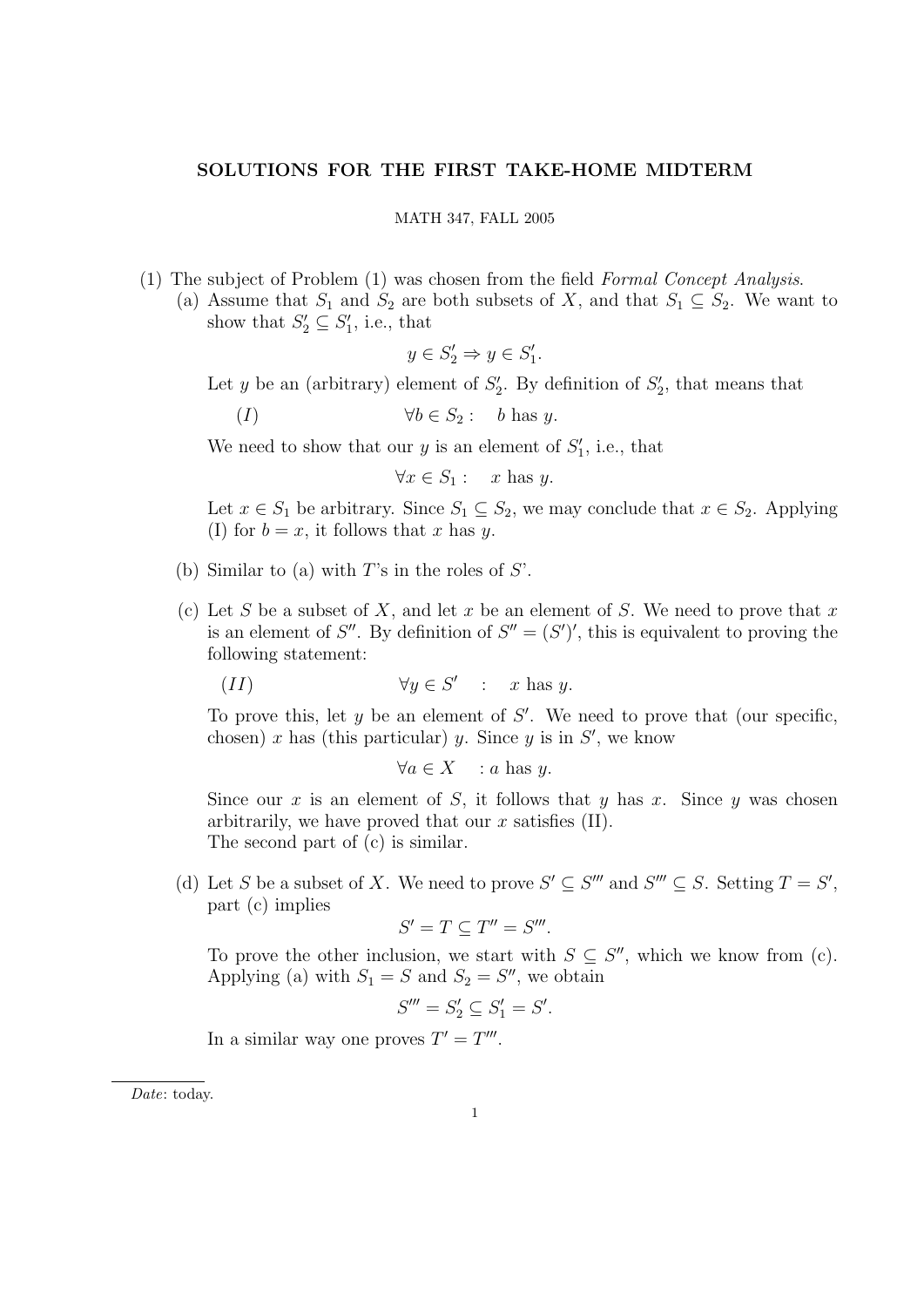(2) I gave a long proof with five different cases in class. Later, one student convinced me that there was a more elegant proof. Here it is:

Let  $x \in \mathbb{R}$  be arbitrary. Let  $\varepsilon$  be an arbitrary positive real number. Pick

$$
\delta = -|x| + \sqrt{x^2 + \varepsilon}.
$$

Note that this choice of delta satisfies

$$
\delta^2 + 2|x|\delta = \varepsilon
$$

Pick an arbitrary  $y \in \mathbb{R}$ , such that  $|x - y| < \delta$ . We have

$$
|x^{2} - y^{2}| = |(x - y)(x + y)| = |x - y| \cdot |x + y|
$$

Now the triangle inequality gives

$$
|x + y| = |y - x + 2x| \le |y - x| + |2x| = |x - y| + 2|x|.
$$

It follows that

$$
|x+y| < \delta + 2|x|
$$

and thus

$$
|x - y| \cdot |x + y| < \delta(\delta + 2|x|) = \varepsilon.
$$

Combining this with our second equality, we obtain

$$
|x^2 - y^2| < \varepsilon.
$$

QED

(3) The set  $\mathcal{S}(X)$  is called the *power set of* X and normally people call it  $\mathcal{P}(X)$  rather than  $\mathcal{S}(X)$ . In order not to confuse this notation with the induction notation, I will call the statement we want to prove  $Q(n)$ .

The statement  $Q(n)$  says: If X has n elements, then  $\mathcal{P}(X)$  has  $2^n$  elements.

**Base step Q(0):** If X has zero elements, then X is the empty set, and we have seen in part (a) that  $\mathcal{P}(\emptyset) = \{\emptyset\}$  has one element. Further  $1 = 2^0$ .

**Inducive step:** Assume that  $Q(n)$  was already proved for  $n = k$ . Let X have  $k+1$  elements. Pick one of these elements and call it a. Let  $Y \subset X$ . Then either  $a \in Y$  or a is not an element of Y. In the second case, Y is a subset of  $X \setminus \{a\}$ , and in the first case,

$$
Y = Z \cup \{a\},\
$$

where Z is a subset of  $X \setminus \{a\}$ . Therefore, the number of subsets of X is twice the number of subsets of  $X \setminus \{a\}$ . By the inductive hypothesis, the number of different subsets of  $\mathcal{P}(X \setminus \{a\})$  equals  $2^k$ . It follows that the number of elements of  $\mathcal{P}(X)$  is  $2 \cdot 2^k = 2^{k+1}$ . We have proved  $Q(k+1)$ .

(4) (a) Pick  $x_0 = 0$ . Let  $a \in \mathbb{Z}$  be arbitrary. Then we have

$$
[a] * [x_0] = [a] * [0] = [a + 0] = [a].
$$
  
<sub>2</sub>